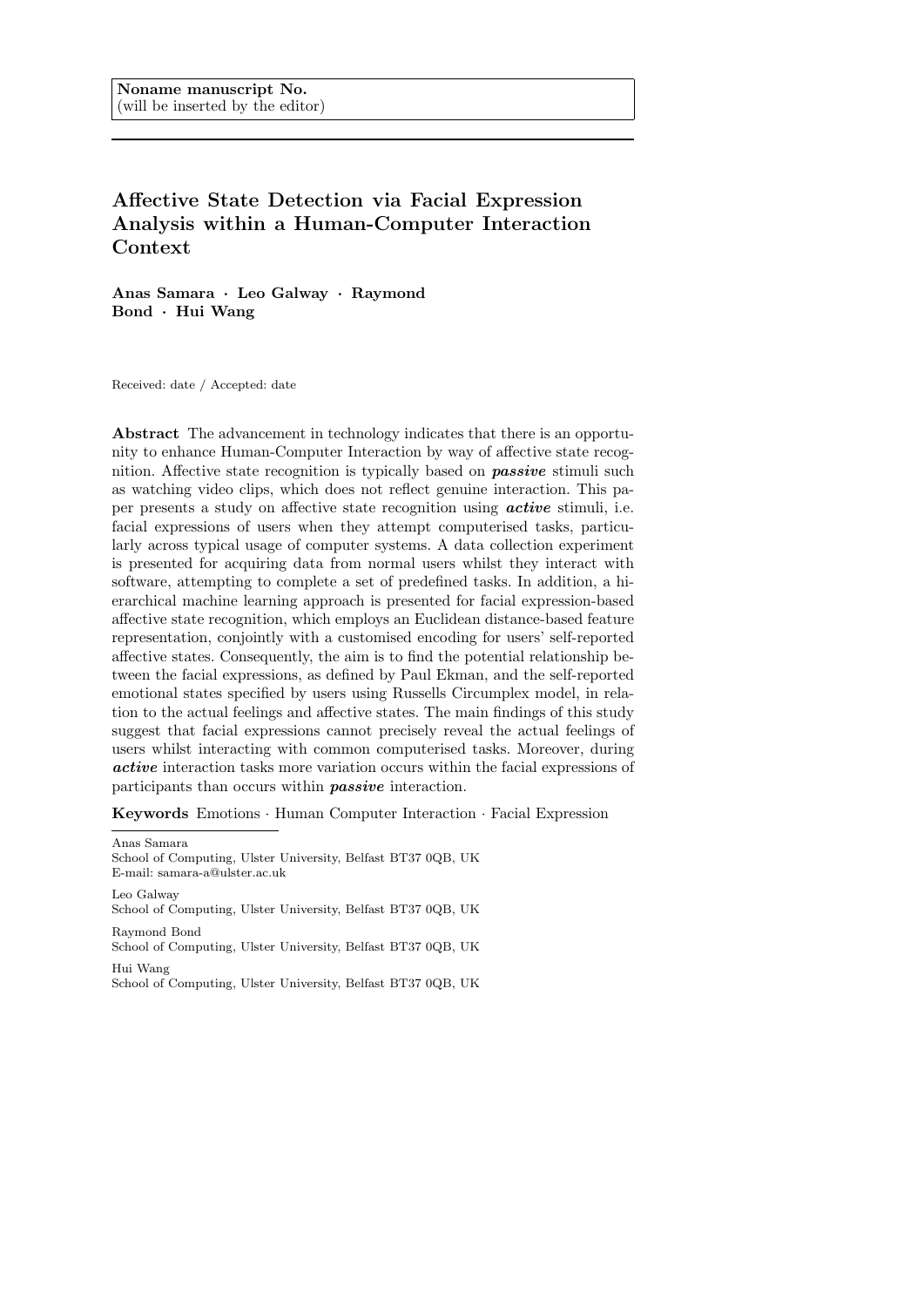# 1 Introduction

In human-human interaction, one can intuitively predict the emotional state based on observations about persons facial expressions, body behaviour, and voice intonations (Karray et al., 2008). This ability is essential as humans often adapt their own behaviour based on such inferences. Correspondingly, in computer systems, various input modalities exist that can be utilised to acquire information about the user. Firstly, audio and visual-based input modalities, such as eye gaze tracking, facial expressions, body movement detection, and speech and auditory analysis may be employed as additional inputs. Secondly, physiological input modalities using sensor-based signals, such as electroencephalogram (EEG), galvanic skin response, and electrocardiogram can also be utilised. Alternatively, extra inputs may be gained by interpreting user behaviour with the mouse movements, keyboard keystrokes and content viewing, or even a combination of all of these different modalities (Duric et al., 2002).

This paper describes a Human-Computer Interaction (HCI) data collection study that has been developed to collect data from several input modalities, in order to be used for studying and modelling different characteristics of users across typical HCI context, where users interact with varied computer applications. Subsequently, the paper investigates automatic affective state techniques using analysis of facial expressions from static images, where an ensemble hierarchical classification approach with feature representation based on Euclidean distance has been used alongside various user-based self assessment mapping schemes. In addition, it aims to identify the affective states that users are experiencing whilst interacting with multiple graphical user interface-based applications and attempting different computerised tasks, in conjunction with validating related self-assessment and self-reporting techniques. Accordingly, the work presented herein contributes to the body of literature on automated facial expression recognition.

The sections of the paper are organised as follows. Section 2 gives a brief background on the research area and related work. Section 3 introduces and discusses available facial expression datasets with relevant work on data collection. Section 4 outlines about the methodology employed by the techniques used in the associated experiments carried out, as well as the details of the data collection protocol utilised during the experiments. Section 5 presents the experiments together with their results. Section 6 concludes the paper with discussion on the results and a summary of the findings.

#### 2 Background and Related Work

A variety of models have been developed for modelling innate human feelings; one such model is the Circumplex Model, proposed by Russell (Russell, 1980), which asserts that the affective state of human feeling can be considered as a point in two dimensional space, as illustrated in Figure 1. In particular, this model is composed of valence and arousal intensity dimensions, where-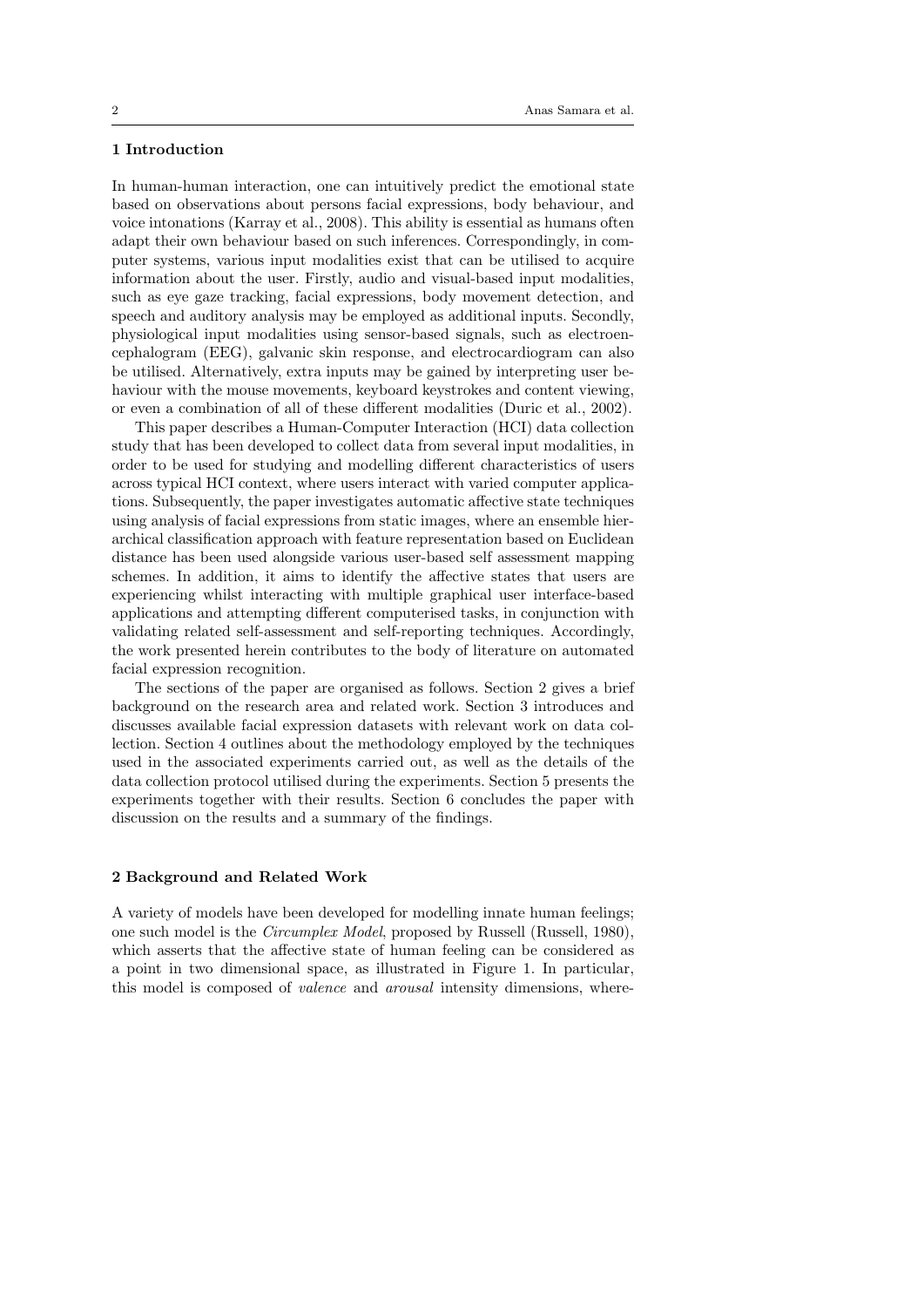

Fig. 1: Valence (pleasant-unpleasant continuum) versus Arousal (activationdeactivation continuum), in the Circumplex Model (Russell and Lemay, 2000).

by valence represents the intrinsic attractiveness or averseness of an emotion, and can be presented as a pleasant-unpleasant continuum (Frijda, 1986), and arousal is the physiological and psychological state that activates the alertness, consciousness and attention as a reaction to stimuli, and can be presented as an activation-deactivation continuum (Coull, 1998; Robbins, 1997). Consequently, results from the experiments carried out and presented in this paper were analysed by means of valence and arousal separately and conjointly. Within the research literature, facial expression recognition is an active area of research despite the number of successes in this domain. For instance, studies where machine learning techniques trained on features extracted using different approaches achieved a reasonable classification accuracy such as the work of (Liew and Yairi, 2015) who achieved accuracy of 91.2% on CK-Plus dataset, using Support Vector Machine trained on Histogram of Oriented Gradients. Furthermore, recent progress with the evolution of Deep Learning techniques has produced a high classification accuracy of  $96.76\%$  on the same dataset, using Convolutional Neural Networks, as shown in the work presented by (Lopes et al., 2017). Consequently, the work presented herein may be considered as comparable in terms of facial expression classification accuracy, whereas this work has been validated against multiple benchmark datasets.

# 3 Datasets

In terms of facial expression data, there are plenty of available datasets. For instance, Lucey et al. published a benchmark dataset entitled as Extended Cohn-Kanade (CK-Plus) database, which comprises 593 sequences taken from 123 subjects expressing the emotional states of: angry, contempt, disgust, fear, happy, sadness and surprise (Lucey et al., 2010). In a similar manner, Lundqvist et al. published the Karolinska Directed Emotional Faces dataset (KDEF), which consists of 4900 pictures captured from 70 subjects, whereby each subject acted seven different affective states: afraid, angry, disgust,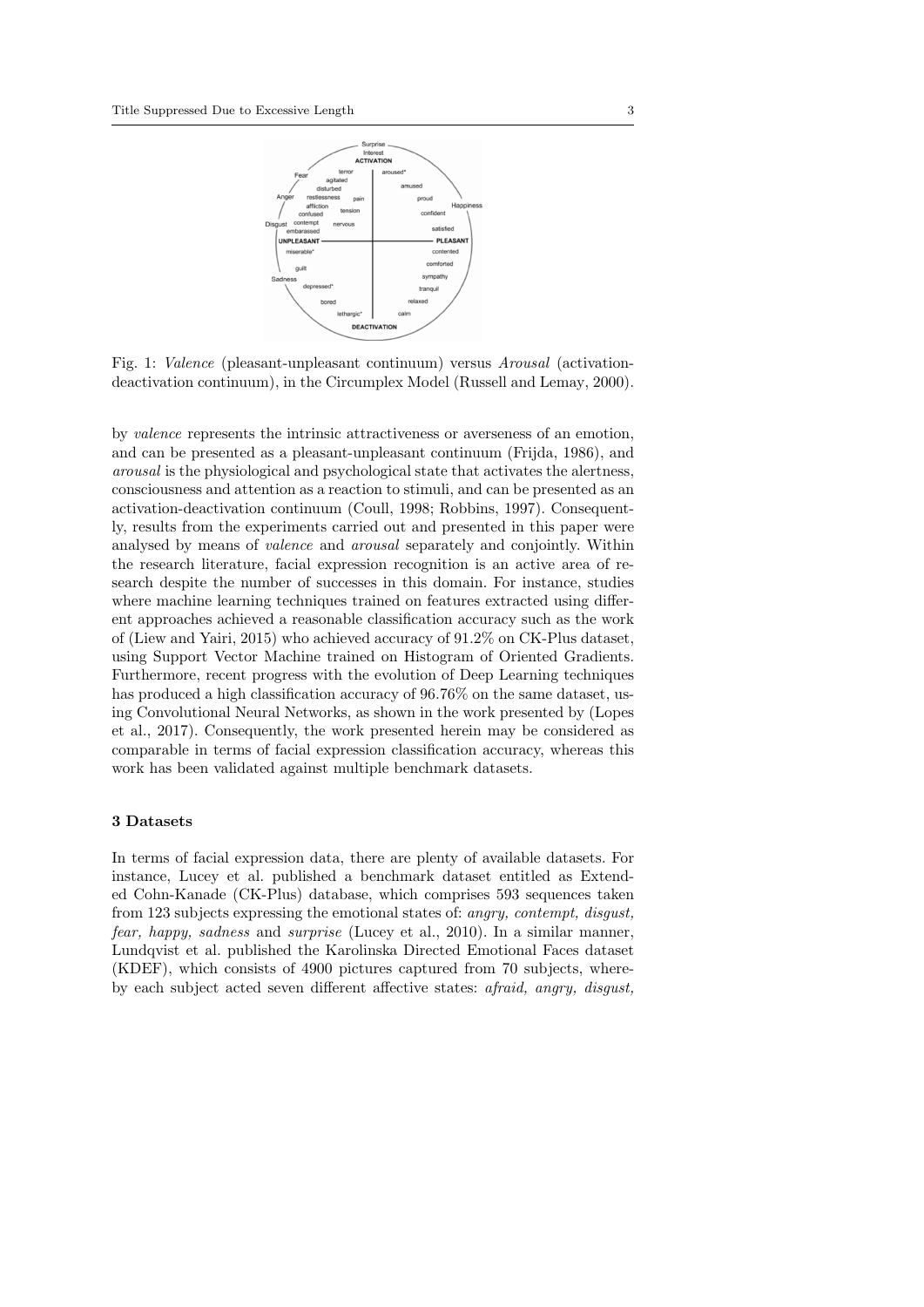happy, neutral, sad and surprise (Lundqvist et al., 1998). Furthermore, Siddiqi et al. had collected a dataset in which the expressions represent real life situations including emulated, semi-naturalistic, and naturalistic expressions (Siddiqi et al., 2017). Moreover, another multimodal dataset entitled DEAP, is a dataset for Emotion Analysis using EEG, Physiological and Video Signals for 32 subjects (frontal face video was recorded for only 22), who individually watched 40 one-minute music videos of different genres as a stimulus, to induce different affective and emotional states (Koelstra et al., 2012). Generally, such datasets could be used for the analysis of affective states, along with the assessment and self-reports made by the subjects themselves, such as using the Self-Assessment Manikin (SAM) scales (Bradley and Lang, 1994), to typify the awareness of subjects' feelings. Consequently, the work presented herein investigates the relationship between facial expressions, as defined by Paul Ekman, and affective states. Particularly, the work focuses on self-reporting using Russell's Circumplex model that is used as a means to represent the actual experienced affective state (Russell, 1980).

#### 4 Methodology

### 4.1 Feature Extraction and Distance-Based Representation

Geometric-based techniques for facial expression analysis are based on locating the facial points and determining the location and the shape of associated facial components, including the eyebrows, eyes, nose, lips and mouth. The study presented in this paper used the "Chehra" tool in order to extract the location of 49 facial points, as illustrated in Figure 2(a) (Asthana et al., 2014). Chehra is a publicly available facial landmark detector based on discriminative facial deformable models, trained using a cascade of linear regressions. In addition, this tool is capable to locate the facial points automatically in real time and handle faces under uncontrolled natural setting. Subsequently, the detected landmarks are represented as the Cartesian coordinates of the extracted facial points, which produce a 98-dimension feature vector that is used in the classification stage of the facial expression analysis pipeline, as mentioned in the experiment section.

Feature representation using Cartesian coordinates yielded a good classification accuracy. Nevertheless, this approach is not robust enough to permit recognition of facial expressions not provided in the training data. This is due to the fact that the constellation of these points varies among the myriad of facial shapes that comprise different facial morphologies (Salah et al., 2010). Therefore, we investigated another feature representation, which is primarily based on finding the configural features that represent intra-facial component distances, as shown in Figure 2(b) (Martinez, 2011). Subsequently, resultant features are represented by finding the Euclidean distances among all facial landmark points. Consequently, the facial expression is finally represented as a 1176-dimension feature vector, resulting from 49 Cartesian coordinate combinations (Samara et al., 2016).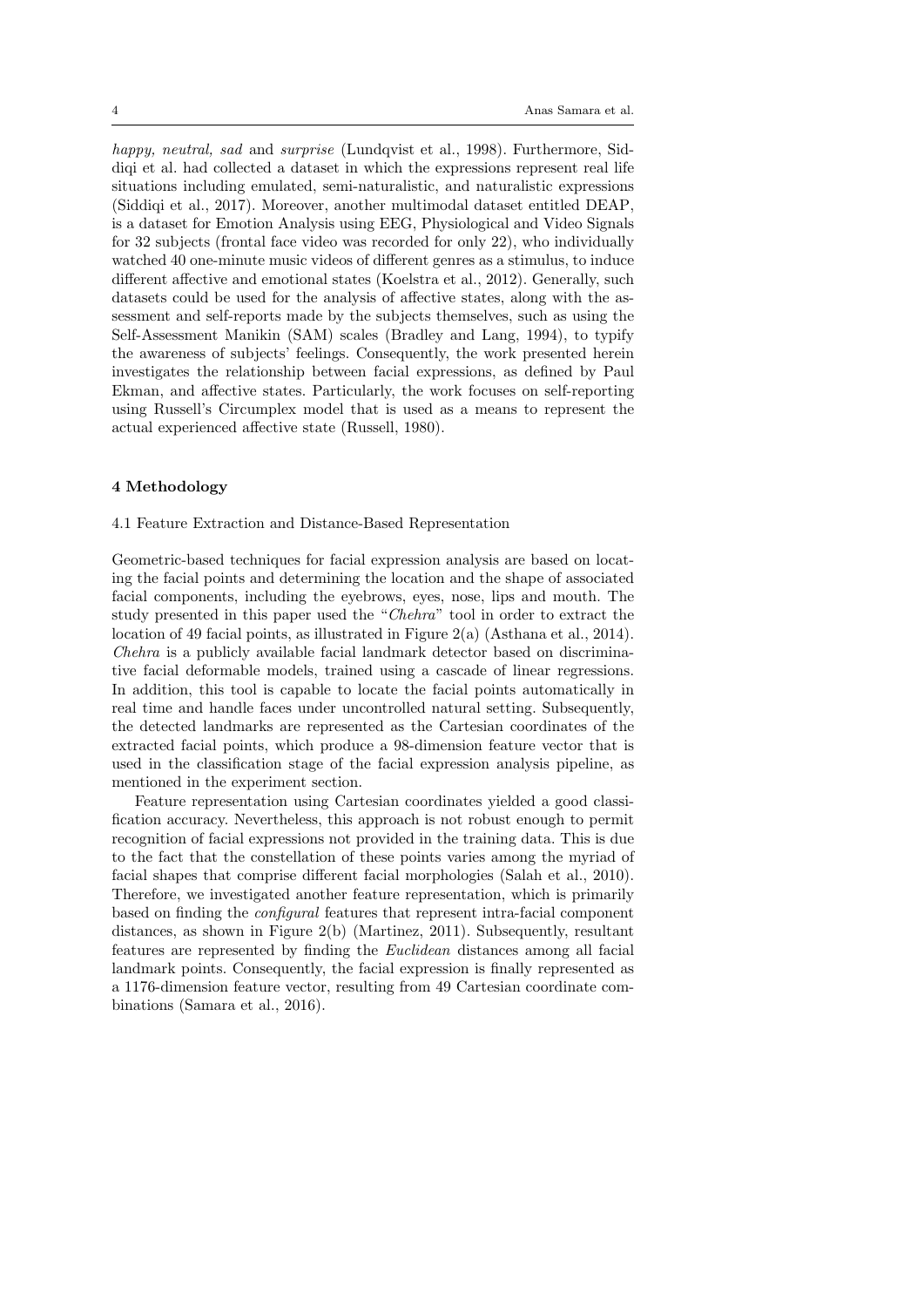



tures

Fig. 2: Configural features of facial point coordinates.

4.2 Hierarchical Parallelised Binary Support Vector Machines

Within the research literature, a range of classification techniques have been used in Affective Computing and emotion recognition using facial expressions as input vectors (Corneanu et al., 2016). In this study, we used a Support Vector Machine (SVM), specifically the C-Support Vector with a linear kernel, available from the LIBSVM library developed at National Taiwan University (Chang and Lin, 2001; EL-Manzalawy, 2005). Furthermore, in this study we have investigated an approach that combines a set of SVM classifiers in order to improve the overall performance of the system. Initially, a number of labelled datasets (equal to the number of labels, i.e. classes) were produced from the original dataset. Accordingly, each dataset contains a pair of labels: either one of the labels from the original dataset, which corresponds to an emotional state, or others. Afterwards, each dataset generated is used to train a single binary classifier. Subsequently, a number of binary classifiers are trained individually on the individual two-class datasets, which comprise the first stage of the framework. The second stage of the framework then utilises a multi-class classifier that provides the final result from the overall classification task.

Thus, the resulting classification framework, Hierarchical Parallelised Binary Support Vector Machines (HPBSVM), operates in two stages as given in Figure 3. During the first stage, binary SVM models are constructed from annotated data, with one model employed for each emotional state within the dataset. Furthermore, during the second stage, a multi-class SVM model is constructed to predict the state based on the combination of the decisions given from the binary SVM models of the first stage. The output from the first stage, which is a multiple components vector produced by the set of binary classifiers, represents the intermediate feature vector that is used to train a posteriori second stage multi-class classifier, entitled the Aggregation Classifier, which gives the final decision on the detected emotional state. This approach facilitates more efficient and accurate classification of the whole system. The whole system benefits from the advantages of making some features more discriminative for specific classes. In other words, this framework decomposes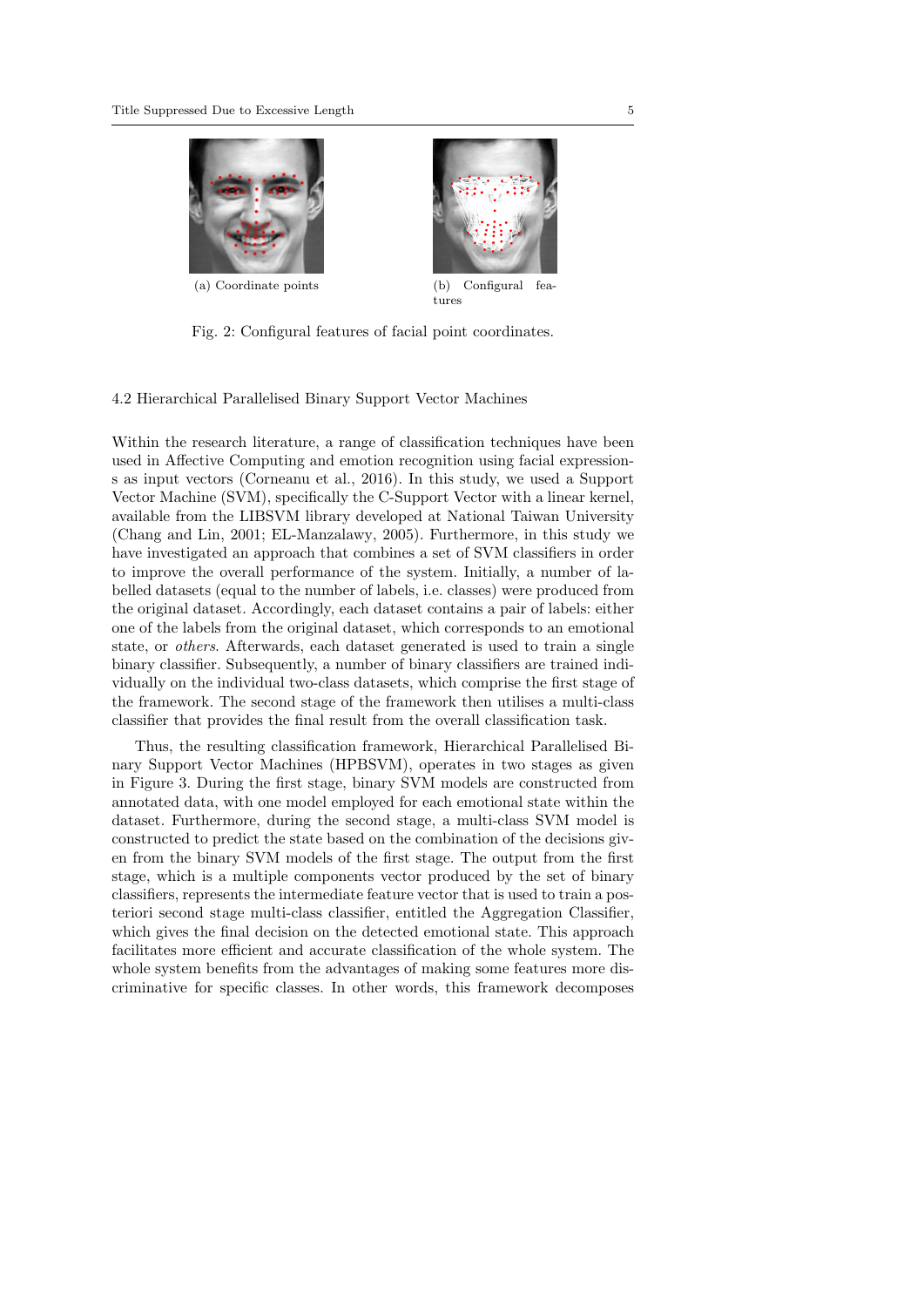the overall problem into smaller micro-decisions that are made by specialised classifiers, which are trained differently.



Fig. 3: Hierarchical parallelised binary support vector machines (HPBSVM) for emotion classification.

# 4.3 Facial Expression Datasets

Two different facial expression datasets have been selected for validating the suggested techniques: CK-Plus and KDEF, as they are considered to be benchmark datasets for facial expression analysis. These two datasets employ different labels for their annotated facial expressions. For CK-Plus, the labelling process was carried out over the peak frame using the Facial Action Coding System (FACS) (Ekman et al., 2002), and only 327 sequences meet the criteria to be labelled as a specific expression. For KDEF, the labels were given according to the emotion state that the subject was asked to attitudinise. In the experiments described later, our interest is to look at the facial expressions that may entail different affective states. Therefore, we have used another variation of CK-Plus by using neutral state snapshots. Therefore, three datasets have been utilised with the classifiers: CK-7, in which the sequences were divided into seven groups: angry  $(45)$ , contempt  $(18)$ , disgust  $(59)$ , fear  $(25)$ , happy  $(69)$ , sadness  $(28)$  and surprise  $(83)$ ; CK-8, which expands upon CK-7 by incorporating 112 additional images annotated as neutral; KDEF, in which we selected the frontal view of the snapshots, thereby producing an equal number of the seven states: afraid, angry, disgust, happy, neutral, sad and surprise.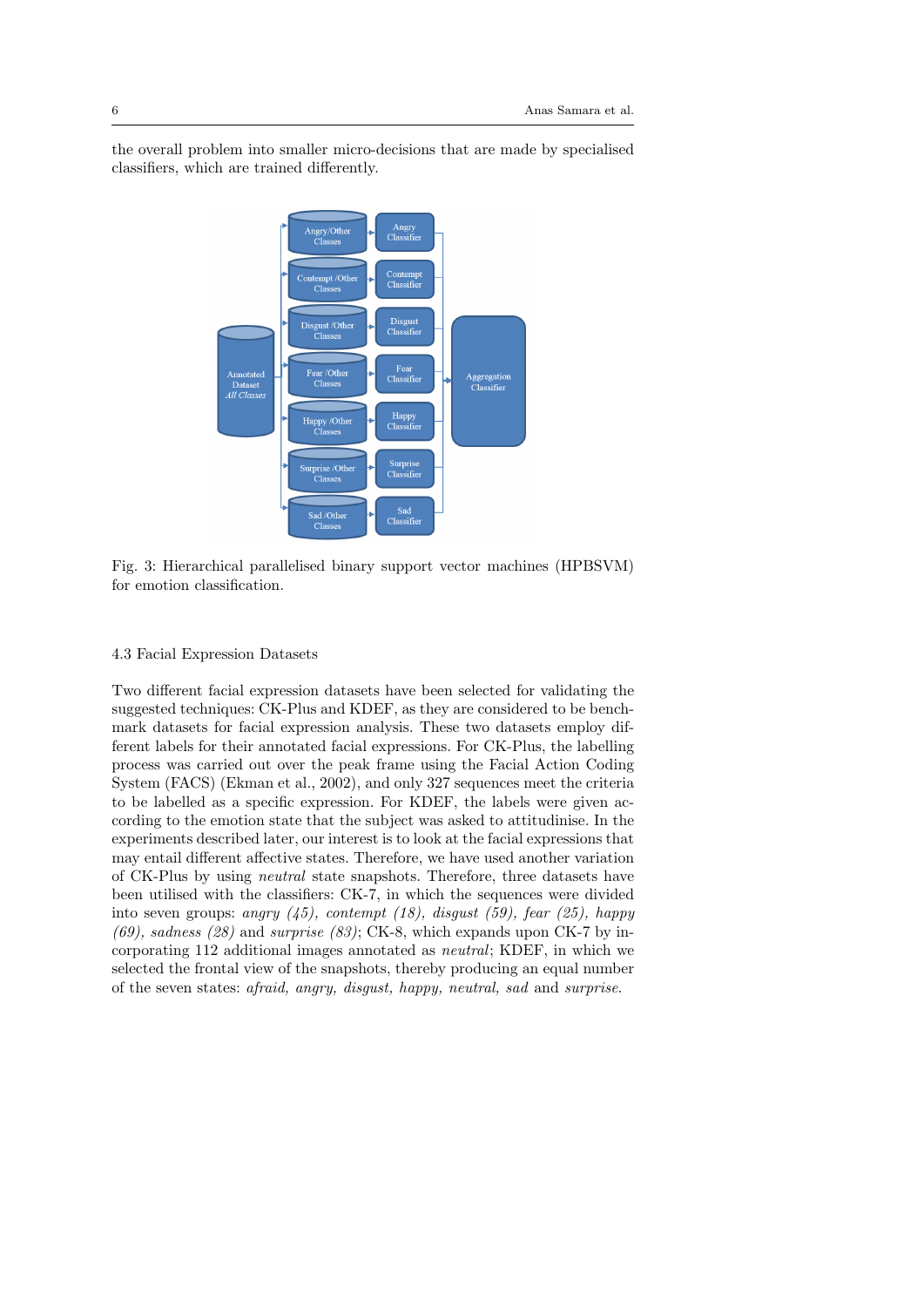#### 4.4 Data Collection Study

The aim of the data collection study is to collect features from different input modalities, which is used to reason about users' affective states whilst interacting with common computer software and attempting to complete typical computer-based tasks. A total of 42 participants took part in the study. Participants were either staff or a student at Ulster University. There was no specific inclusion or exclusion criterion other than being a current student or staff member of the university, as the study is interested in identifying affective states in a generic HCI context, hence participants experiences could vary from novice to expert computer users.

#### 4.4.1 Material

The material for the tasks used throughout the study can be classified into four main categories: (1) basic operating system tasks; (2) online shopping tasks; (3) Excel spreadsheet manipulation tasks, and (4) game-based tasks. Consequently, the themes of these had been chosen according to a study of computer usage statistics carried out by Thomas Beauvisage (Beauvisage, 2009), which presented the average distribution of individual weekly computer usage. Notably, the study showed that the four categories identified and selected for the study presented herein, occupy the highest percentages of time spent on computer usage for both households and individuals. Accordingly, the set of tasks represent active interaction with a computer in which the participant has a predefined task to carry out within a limited time of 5 minutes at most. Regarding the operating system task, the participant was asked within to change the desktop background, screen saver, time zone, and add a new input language to the system within the predefined time limit. For the online shopping task, the participant was asked to search online for a Tablet-PC with specific properties using their preferred Internet browser application. In terms of the spreadsheet manipulation task, the participant was asked to modify an existing Excel spreadsheet to insert new data into the existing records, sort the data in ascending order, use an aggregation function (i.e. Average), and draw a line graph of the data. For the game-based task, the participant was asked to play a version of the arcade game Pacman (namely Deluxe Pacman 2 - Release v16) for a total of 3 minutes.

#### 4.4.2 Procedure

Firstly, each participant was given an information sheet describing the flow of the experiment, and then he/she was asked to sign a consent form that his/her participation in the study is completely voluntary. At this stage, the participant commenced the first task within the designated time. On task completion, the participant was asked to complete SAM scales (Bradley and Lang, 1994) to self-report the levels of valence and arousal during that task.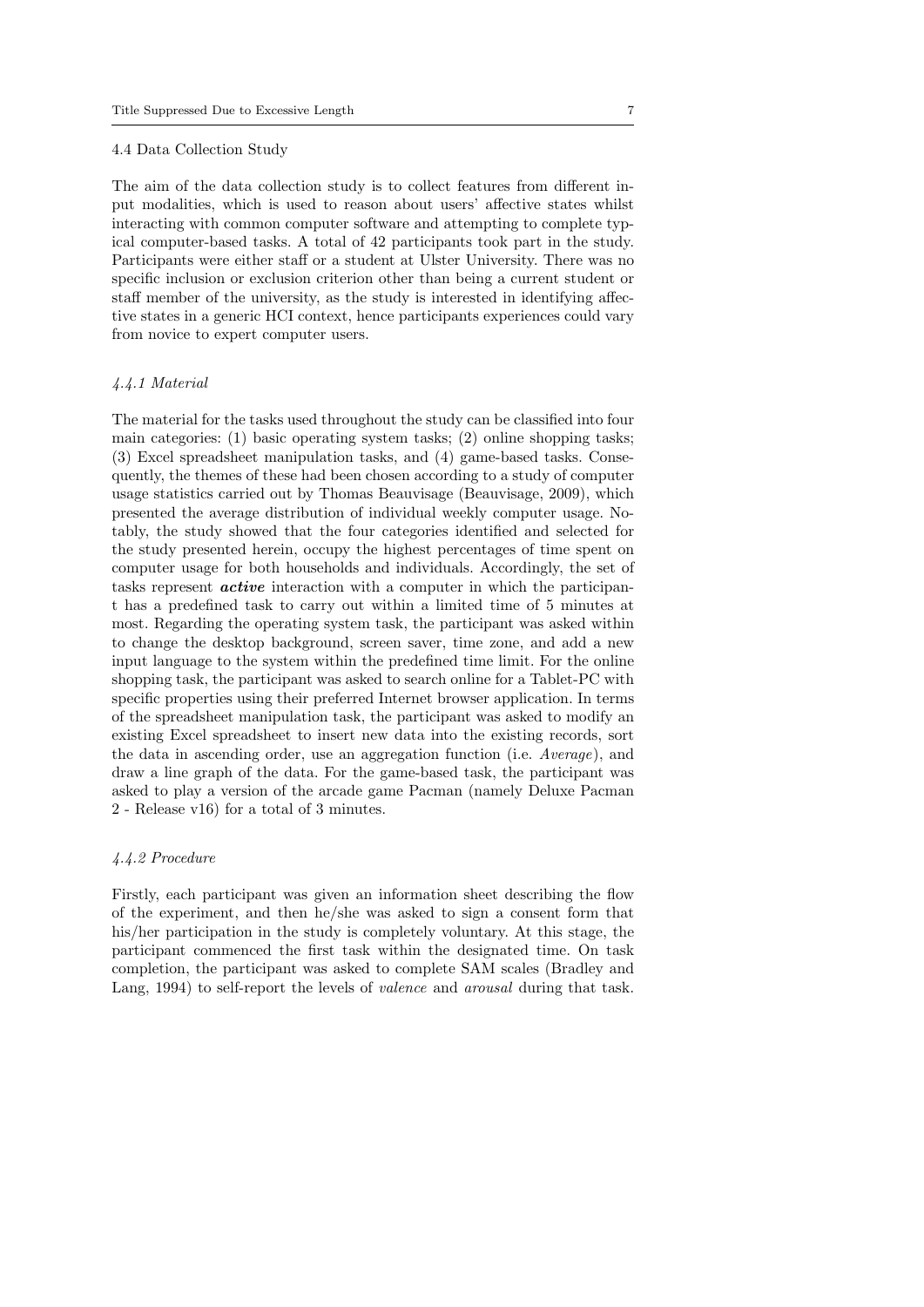During the experiment, the video of participant's face was recorded using a typical webcam placed at the top of the screen.

# 4.5 Approach and Analysis Design

This work aims to develop a validated technique for automatic classification of emotions from facial expressions by analysing video frames that were acquired whilst users attempted and interacted with each of the computer based tasks. Hence, the main objective of the classification is to model the affective states of users within a HCI context, and the association between the self-reporting and the facial expression. Subsequently, we categorised the tasks into two groups as active and passive interactions. Firstly, active interaction, which represents the situations where the user is working and undertaking an effort to carry out the task. These situations include: general operating systems tasks (tagged as OS), online shopping tasks (tagged as Online), and spreadsheet tasks (tagged as Excel), and entertainment task playing Pacman (tagged as **Pacman**). Secondly, **passive** interaction that represents situations where the user does not exert effort, which refers to the recordings contained within the DEAP dataset (Koelstra et al., 2012), where the subjects passively watched videos on Youtube without explicit interaction.

Moreover, as previously described, each participant carried out a selfreported assessment after performing each task using the SAM scale; this is the case in both the dataset obtained from the study and the DEAP dataset. Thus, each recorded video from each task is associated with a valence and arousal scores. Consequently, the relationship between facial expression percentages and the self-reported valence and arousal scores given by the participants for each task was further investigated. However, during analysis, rather than using the actual SAM ranges, i.e. [1.0-9.0], a mapping of the reported values into three ranges (Low, Medium and High) was used. Correspondingly, classification performance improves during supervised learning when the number of target classes is reduced (Aha, 1992), especially when the combined classes have common properties and similarity, as is the case with our dataset. Therefore, a transformation was applied to the rounded values, as illustrated in Figure 4, whereby values within the range [1.0-3.0] are labelled as Low, values within the range [4.0-6.0] are labelled as Medium, and values within the range [7.0-9.0] are labelled as High. In addition to this mapping, the labels corresponding to the self-reported values of valence and arousal have been used to represent the four quadrants of the Circumplex Model, as illustrated in Figure 5, during the analysis carried out in this study.

#### 5 Results

This section will summarise the experiment results achieved throughout the current study. Firstly, classification experiments applied on existing facial expression datasets. Secondly, percentages of facial expression that automatically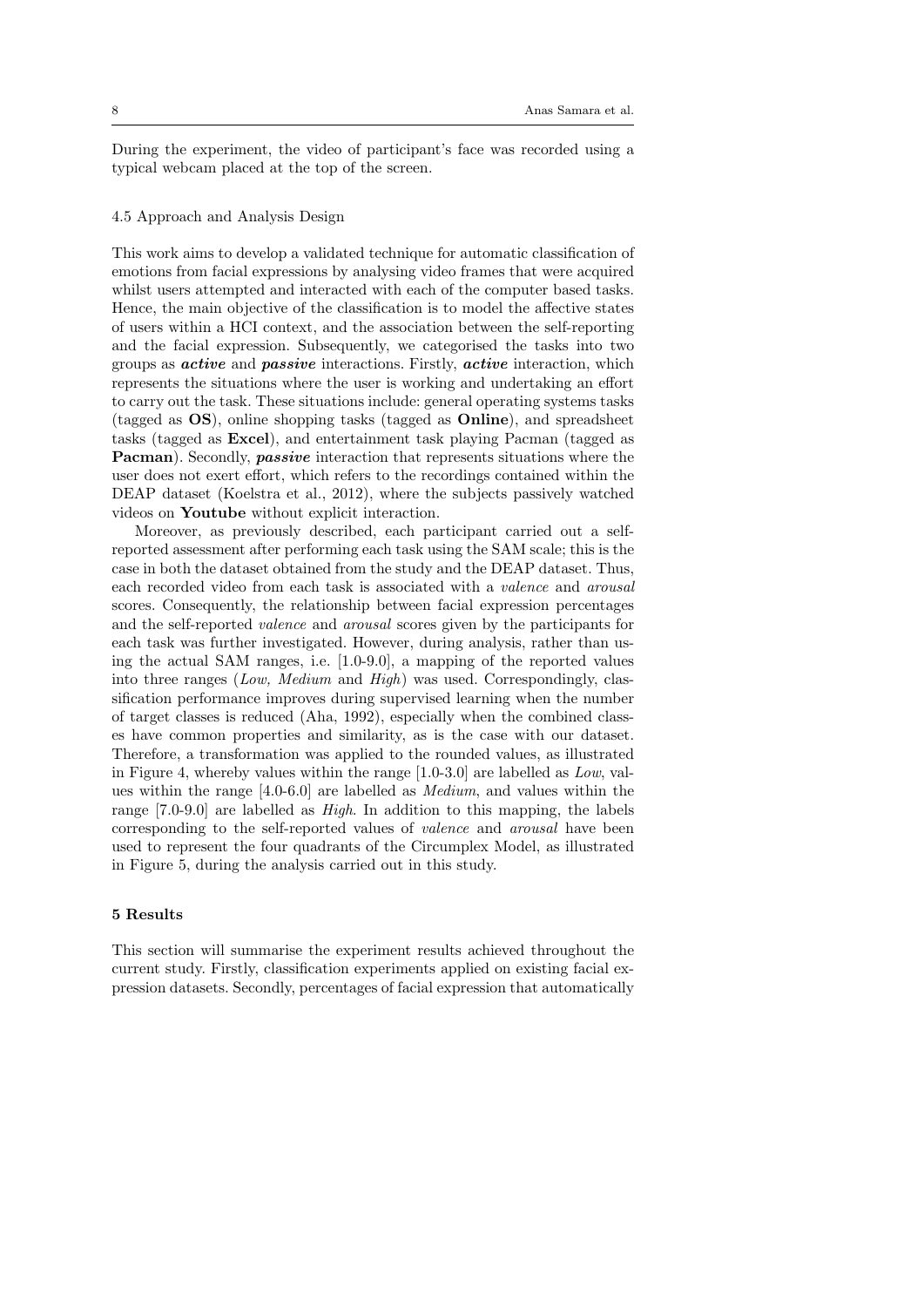

Fig. 4: Mapping from SAM scale value ranges into three labels (scores from  $[1.0-3.0]$  mapped to *Low*,  $[4.0-6.0]$  mapped to *Medium*, and  $[7.0-9.0]$  mapped to High).





applied on the video frames from the dataset obtained from the current work, which are recordings of subjects interacting with typical software interfaces. Thirdly, percentages of facial expressions across self-reporting ratings given by subjects, that are presumed to represent their actual feeling during each task, as well as, facial expression percentages according to combined ratings that are mapped to the Circumplex model quadrants. Experiments carried out herein used 10-fold cross validation. In addition, a 95% confidence interval of classification results has been used in order to show the lower and upper limits along with the statistical significance of the results obtained.

#### 5.1 Expression Datasets Classification

We have validated the performance of HPBSVM against the normal, single classifier scheme (i.e. SVM), using both the distance-based feature descriptor and a feature vector comprising Cartesian point coordinates. Basically, distance-based feature descriptor and HPBSVM outperforms point coordinates with SVM. Yet the improvement caused by the HPBSVM is substantial, with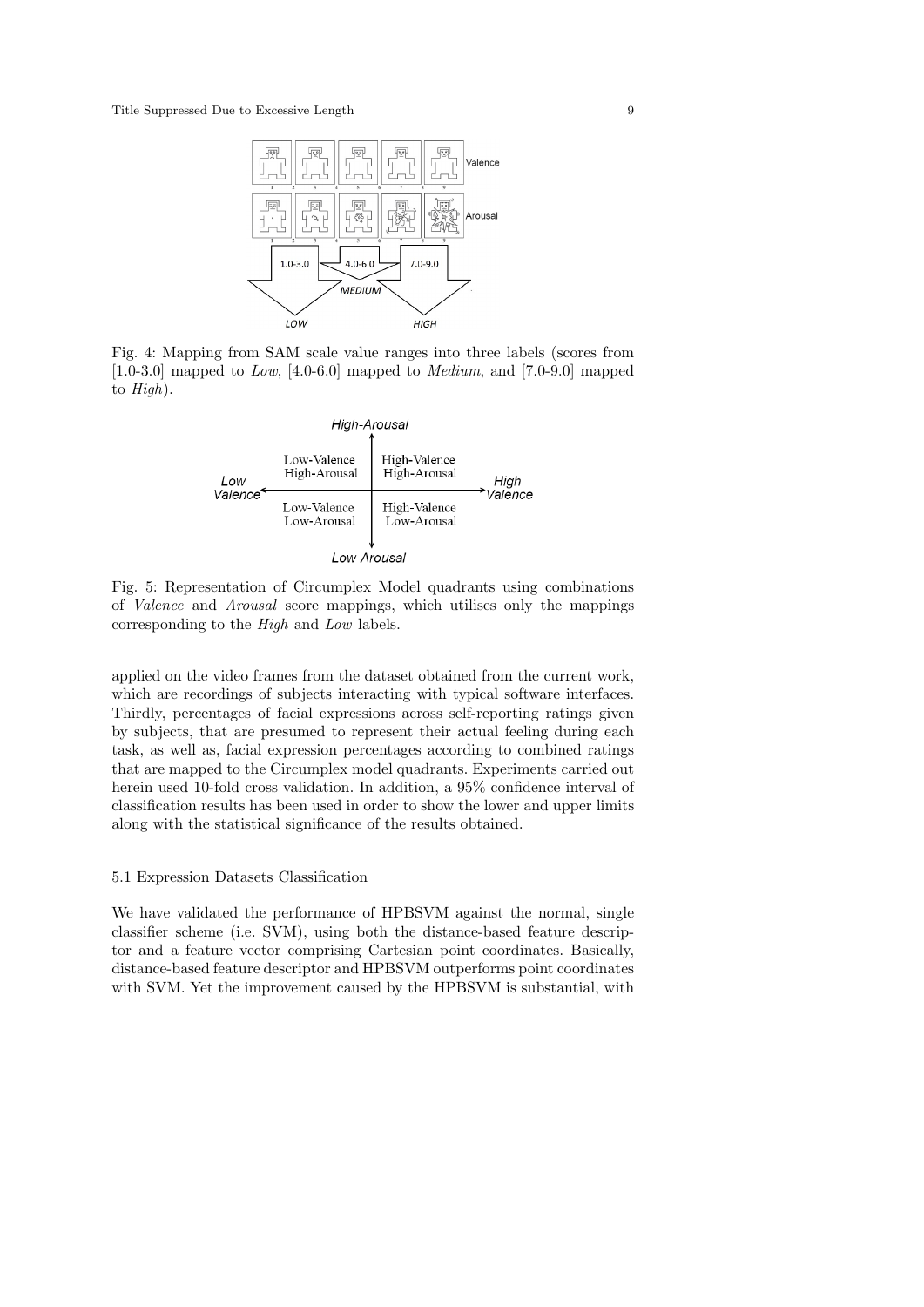|  | Table 1: Classification accuracy of different datasets using Point-   |  |  |  |
|--|-----------------------------------------------------------------------|--|--|--|
|  | coordinates/Distance-based with SVM/HPBSVM classification models.     |  |  |  |
|  | Distance-based feature with HPBSVM outperforms Point-coordinates with |  |  |  |
|  | SVM with statistically significant improvement $(P<0.001)$ .          |  |  |  |

| <b>Dataset</b> | Point-coordinates | Distance-based $\&$ | Point-coordinates | Distance-based $\&$ |
|----------------|-------------------|---------------------|-------------------|---------------------|
|                | & SVM             | <b>SVM</b>          | & HPBSVM          | <b>HPBSVM</b>       |
| $CK-7$         | $80.75\% + 4.28$  | $82.86\% + 4.09$    | $96.02\% + 2.24$  | $96.94\% \pm 2.01$  |
| $CK-8$         | $76.76\% + 3.95$  | $78.36\% + 3.85$    | $95.22\% + 2.06$  | $95.67\% \pm 1.98$  |
| <b>KDEF</b>    | $78.47\% + 2.57$  | $81.84\% + 2.42$    | $85.71\% + 2.20$  | $96.22\% + 1.22$    |

comparison to the improvement resulting from using distance-based descriptor. In brief, as given in Table 1, HPBSVM with distance-based descriptor achieves the higher accuracy rates across all three datasets. Consequently, this technique assures a credible result to be used with other data such as the one collected in our study and DEAP dataset. Therefore, we adopted this scheme in the experiments of next section.

#### 5.2 Expression Classification during Human-Computer Interaction

HPBSVM with distance-based feature was used to train two models using the validated datasets CK-8 and KDEF, so that each resulting model can automatically classify the video frames of the recordings obtained during the computer-based tasks at a frequency of 1 frame per second. Figure 6 shows the percentages of facial expressions using the earlier mentioned trained models, which is achieved by automatically classifying the video frames of the user recording while carrying out the Online task. Figure 6(a) presents the expression percentages using a classification model that is trained on CK-8 dataset. Similarly, Figure 6(b) presents the expression percentages using a trained classifier using KDEF dataset.

As depicted in Figure 6, different percentages of each expression have been found for both models. However, one can view these percentages differently by considering the fact that some expressions are much more precisely recognised than others. Generally, detecting states such as happy and surprise is comparably superior than detecting other states such as contempt, neutral, fear, angry, sadness and *disgust*, which is possibly due to the similarity in the geometric shape of these expressions (Samara et al., 2016). Moreover, the work presented in (Joho et al., 2009) underlined this type of grouping, by devising the pronounce level of the associated expressions, where these expressions belong to a Low Pronounced level. Therefore, the expression labels angry, contempt, disgust, fear and sadness from the CK-8 dataset used in our analysis can be combined together to represent the negative state. Likewise, the labels afraid, angry, disgust and sad from the KDEF dataset can be combined together to represent the negative state. Additionally, from the Circumplex Model it may be observed that there is a common aspect among these expressions, in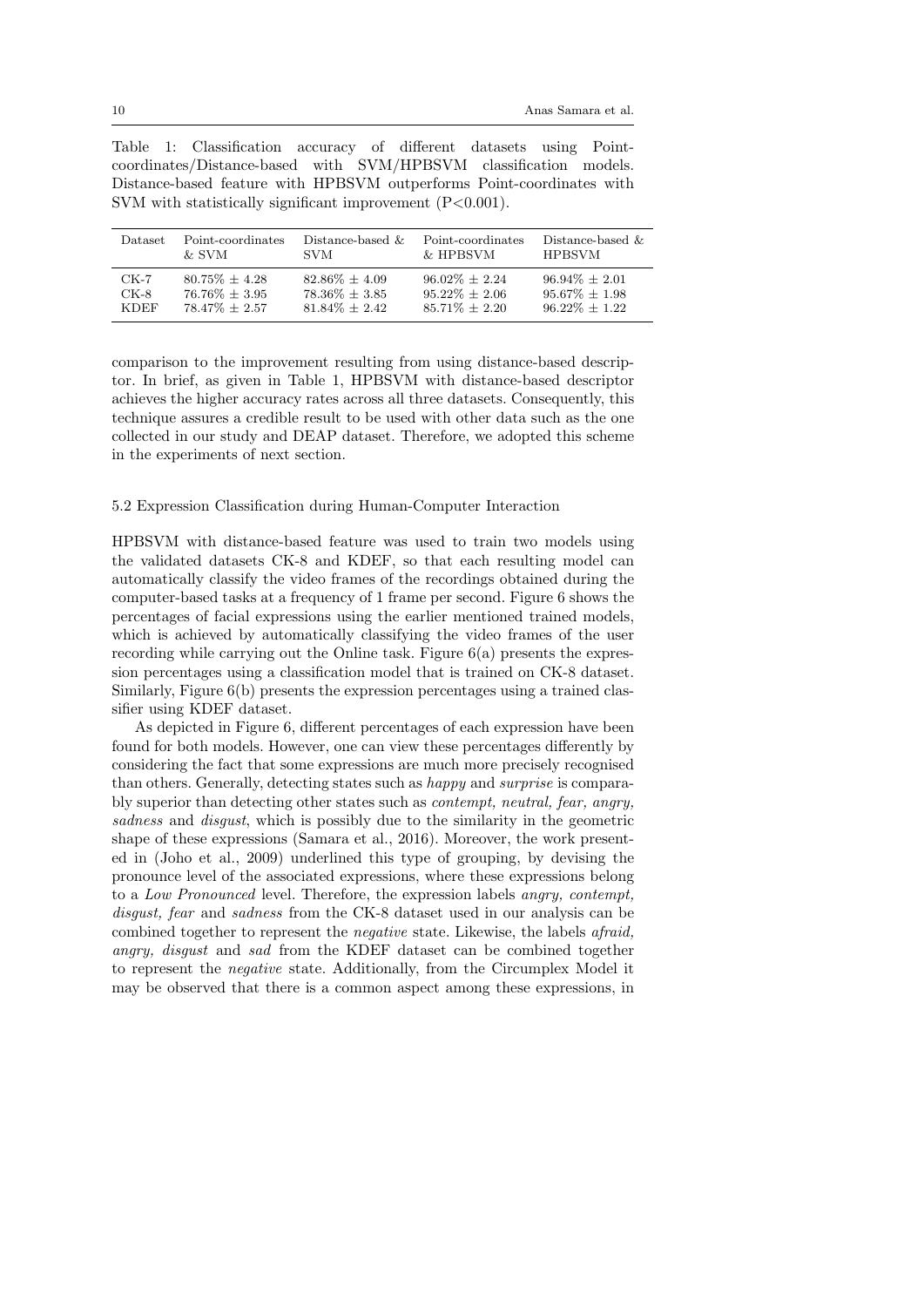

Fig. 6: Percentages of expressions on CK-8 and KDEF trained models applied on recordings of Online task context respectively.



Fig. 7: Percentages of facial expressions across tasks by averaging outputs of two trained models on CK-8 and KDEF datasets.

that such negative labels occur on the negative side of the pleasant-unpleasant continuum, e.g. the valence axis, as previously shown in Figure 1. Therefore, the negative states grouping (to be within the negative state) applied to CK-8 results as well as KDEF results. After that, the resultant percentages obtained by averaging the output of the two trained models. Accordingly, the results depicted in Figure 7, show percentages of each expression obtained from the videos recorded during each task using the average percentages across both the CK-8 and KDEF trained models.

From Figure 7, it can be observed that *neutral* and *negative* expressions occupy the highest percentages across the different tasks, with a greater number of negative expressions being shown during the tasks involving active interaction by participants. By contrast, in the passive interaction Youtube task,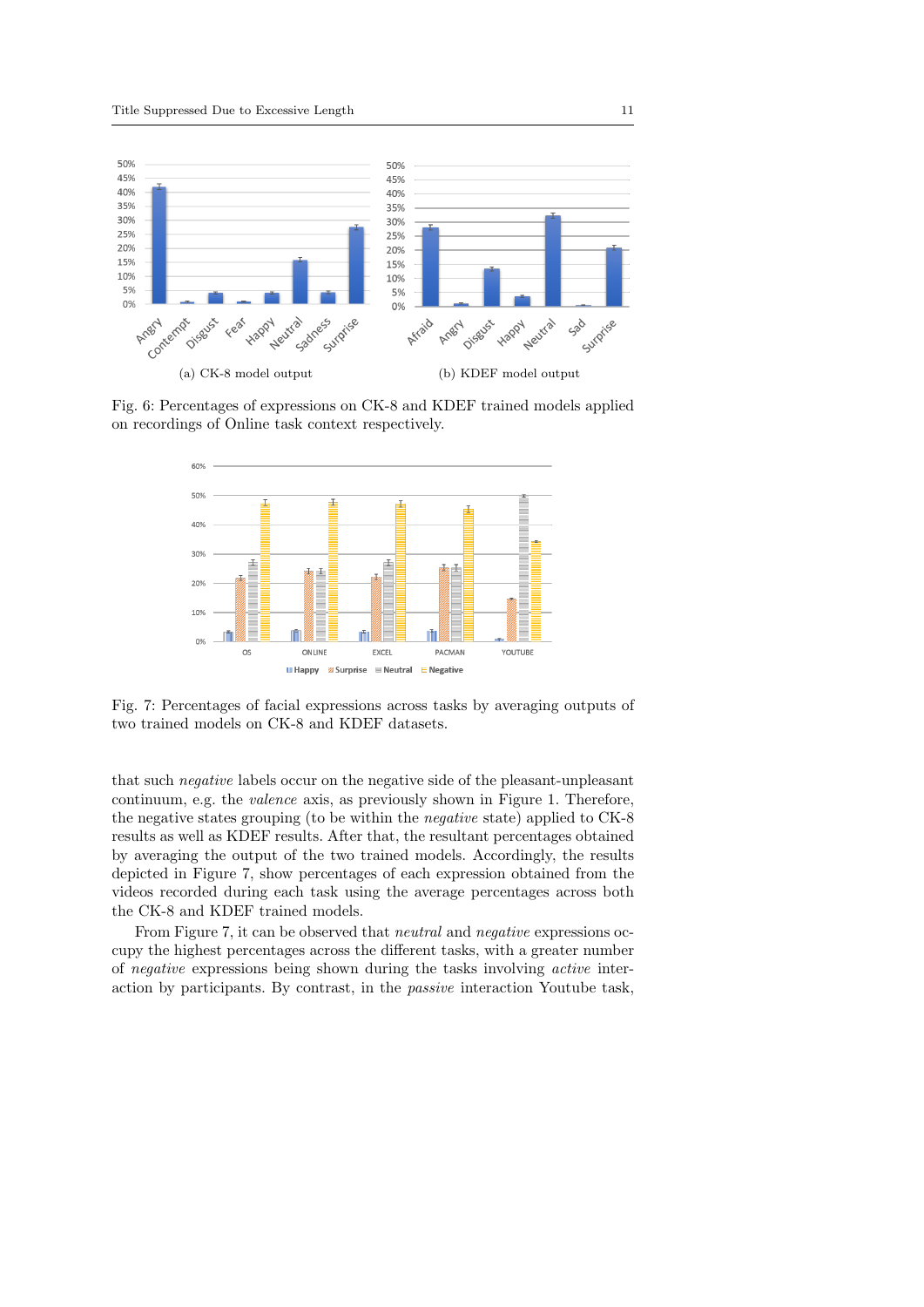| Stimuli | Score | $\text{Happy}(\%)$ |      | $Surprise (\%)$ |       | $Neutral(\%)$ |       | $Negative(\%)$ |       |
|---------|-------|--------------------|------|-----------------|-------|---------------|-------|----------------|-------|
|         |       | Val                | Aro  | Val             | Aro   | Val           | Aro   | Val            | Aro   |
| OS      | Low   | 2.64               | 8.31 | 28.33           | 14.54 | 11.65         | 39.99 | 57.38          | 37.17 |
|         | Med   | 3.72               | 2.53 | 20.07           | 15.65 | 33.84         | 32.56 | 42.38          | 49.26 |
|         | High  | 3.38               | 3.76 | 18.12           | 31.91 | 17.27         | 17.23 | 61.23          | 47.1  |
| Online  | Low   | 4.58               | 2.96 | 23.83           | 17.39 | 13.71         | 27.19 | 57.88          | 52.47 |
|         | Med   | 4.08               | 4.51 | 21.91           | 23.7  | 25.83         | 25.93 | 48.18          | 45.85 |
|         | High  | $2.53\,$           | 3.08 | 32.94           | 26.85 | 27.62         | 20.42 | 36.91          | 49.65 |
| Excel   | Low   | 0.81               | 3.02 | 27.69           | 25.75 | 26.49         | 34.44 | 45.01          | 36.79 |
|         | Med   | 4.72               | 5.1  | 19.19           | 17.55 | 27.38         | 28.87 | 48.71          | 48.49 |
|         | High  | 2.08               | 1.03 | 26.31           | 28.82 | 26.82         | 21.86 | 44.79          | 48.29 |
| Pacman  | Low   | 2.75               | 4.67 | 18.44           | 32.45 | 23.82         | 31.25 | 54.99          | 31.63 |
|         | Med   | 1.59               | 3.63 | 28.17           | 15.22 | 26.3          | 30.66 | 43.94          | 50.49 |
|         | High  | $5.1\,$            | 3.83 | 25.82           | 28.3  | 25.28         | 22.24 | 43.8           | 45.63 |
|         | Low   | 0.5                | 0.97 | 16.84           | 15.05 | 47.62         | 54.83 | 35.03          | 29.15 |
| Youtube | Med   | 0.65               | 1.04 | 13.08           | 12.99 | 53.35         | 50.38 | 32.92          | 35.59 |
|         | High  | 1.91               | 1.12 | 15.38           | 17.61 | 47.2          | 45.28 | 35.51          | 35.99 |

Table 2: Facial expression percentages obtained based on classification of video frames using the average of the two trained models versus self-reported values of Valence(Val) and Arousal(Aro).

a greater level of neutral expression can be observed. Moreover, although a small percentage of happy expression may be observed in all tasks, within the Youtube task, the lowest percentage of *happy* expression is found. Therefore, it may potentially be surmised that, during active interaction tasks more variation occurs within the facial expressions of participants, than occurs within passive interaction tasks. However, such expressions might not reflect the actual feelings of the participants, as will be exposed later in this paper.

# 5.3 Expressions versus Reported Valence and Arousal

We also compared the facial expression percentages with the ratings that were self-reported by subjects themselves for both valence and arousal. Table 2 gives the facial expression percentages obtained from averaging the results of the two trained models, across all the tasks (both active and passive), using the aforementioned mapping for the self-reported scores of valence and arousal respectively. In the same manner, combination of these scores as depicted in Figure 5, has been aggregated versus facial expression percentages as given in Table 3. From the results given in the tables, it is apparent that the lowest percentage of frames, across all tasks, show the happy expression. However, somewhat surprisingly, tasks where participants self-reported High valence values correspond to the facial expression percentages where the happy expression is lowest too.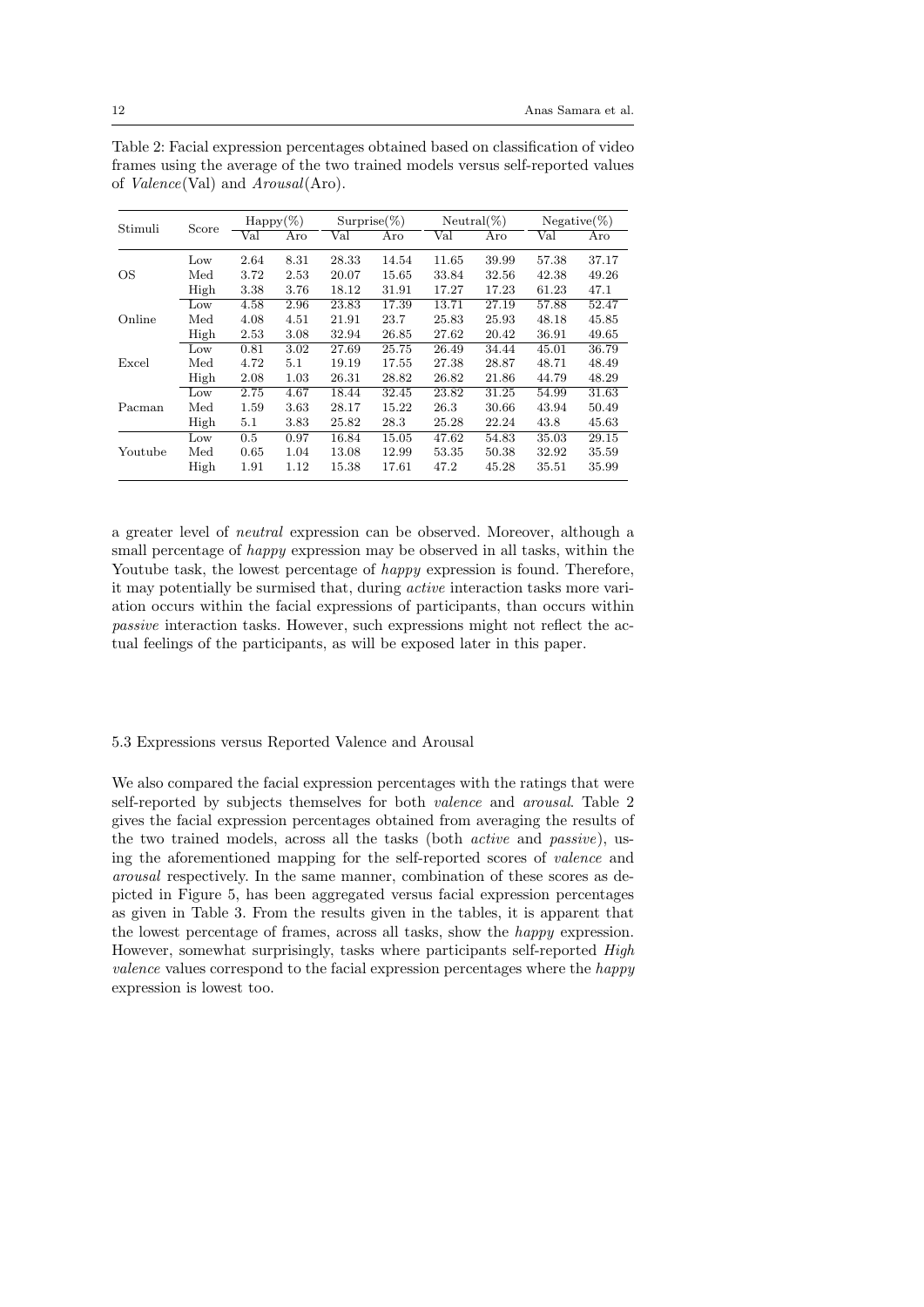| Stimuli | Valence/Arousal | $\text{Happy}(\%)$ | $Surprise(\%)$ | $Neutral(\%)$ | $Negative(\%)$ |
|---------|-----------------|--------------------|----------------|---------------|----------------|
|         | Low/Low         | $\Omega$           | $\Omega$       | $\Omega$      | $\Omega$       |
| OS      | Low/High        | 0.13               | 41.59          | 3.25          | 55.03          |
|         | High/Low        | 0                  | $\Omega$       | $\Omega$      | $\theta$       |
|         | High/High       | 2.43               | 20.56          | 27.25         | 49.76          |
|         | Low/Low         | $\Omega$           | $\Omega$       | $\Omega$      | $\Omega$       |
| Online  | Low/High        | 6.84               | 18.9           | 10.04         | 64.22          |
|         | High/Low        | 6.67               | 30             | 31.4          | 31.93          |
|         | High/High       | 1.28               | 30.36          | 25.84         | 42.51          |
|         | Low/Low         | 1.95               | 15.61          | 51.46         | 30.98          |
| Excel   | Low/High        | 0.81               | 26.74          | 25.58         | 46.86          |
|         | High/Low        | 6.65               | 18.97          | 42.36         | 32.02          |
|         | High/High       | 1.59               | 32.34          | 21.55         | 44.52          |
|         | Low/Low         | 2.45               | 46.57          | 12.25         | 38.73          |
| Pacman  | Low/High        | 2.7                | 13.41          | 24.3          | 59.58          |
|         | High/Low        | 6.49               | 32.15          | 39.23         | 22.12          |
|         | High/High       | 4.66               | 30.15          | 22.39         | 42.79          |
|         | Low/Low         | 0.61               | 16.5           | 56.9          | 26             |
| Youtube | Low/High        | 0.77               | 18.2           | 40.48         | 40.55          |
|         | High/Low        | 1.47               | 13.68          | 52.02         | 32.83          |
|         | High/High       | 1.48               | 18.65          | 46.21         | 33.67          |

Table 3: Facial expression percentages versus combination of subject selfreported values of Valence and Arousal together.

#### 6 Discussion and Conclusion

By merging Low Pronounced facial expressions such as contempt, neutral, fear, angry, sadness and disgust as a single facial expression label, negative, makes the analysis of the relationships between the facial expressions and affective states of users performing computer-based tasks much more persuasive. Especially, distinguishing between these facial expressions automatically is a non-robust job (Joho et al., 2009). We have explored a number of different analysis approaches in pursuit of understanding the potential relationships between self-reported affect and the corresponding recorded facial expressions over a number of tasks. Firstly, it was anticipated that there is a difference in the facial expression percentages between passive and active interaction contexts, due to the significant difference between the nature of the contexts.

Although a general inference is that both active and passive contexts are similar with regard to the relationships between the self-reported measures and the observed facial expressions, one difference found was that the facial expression alternation that occurs within an active context is marginally increased over that found within a passive context where an expression mostly remains as it is. In addition, there is a weak correlation, and inconsistency in some cases, between the individual and combined reported values of valence and arousal with facial expression found in the recordings. Subsequently, this potentially supports the hypothesis that facial expressions do not reflect the actual feelings of users within a HCI context. On the other hand, it may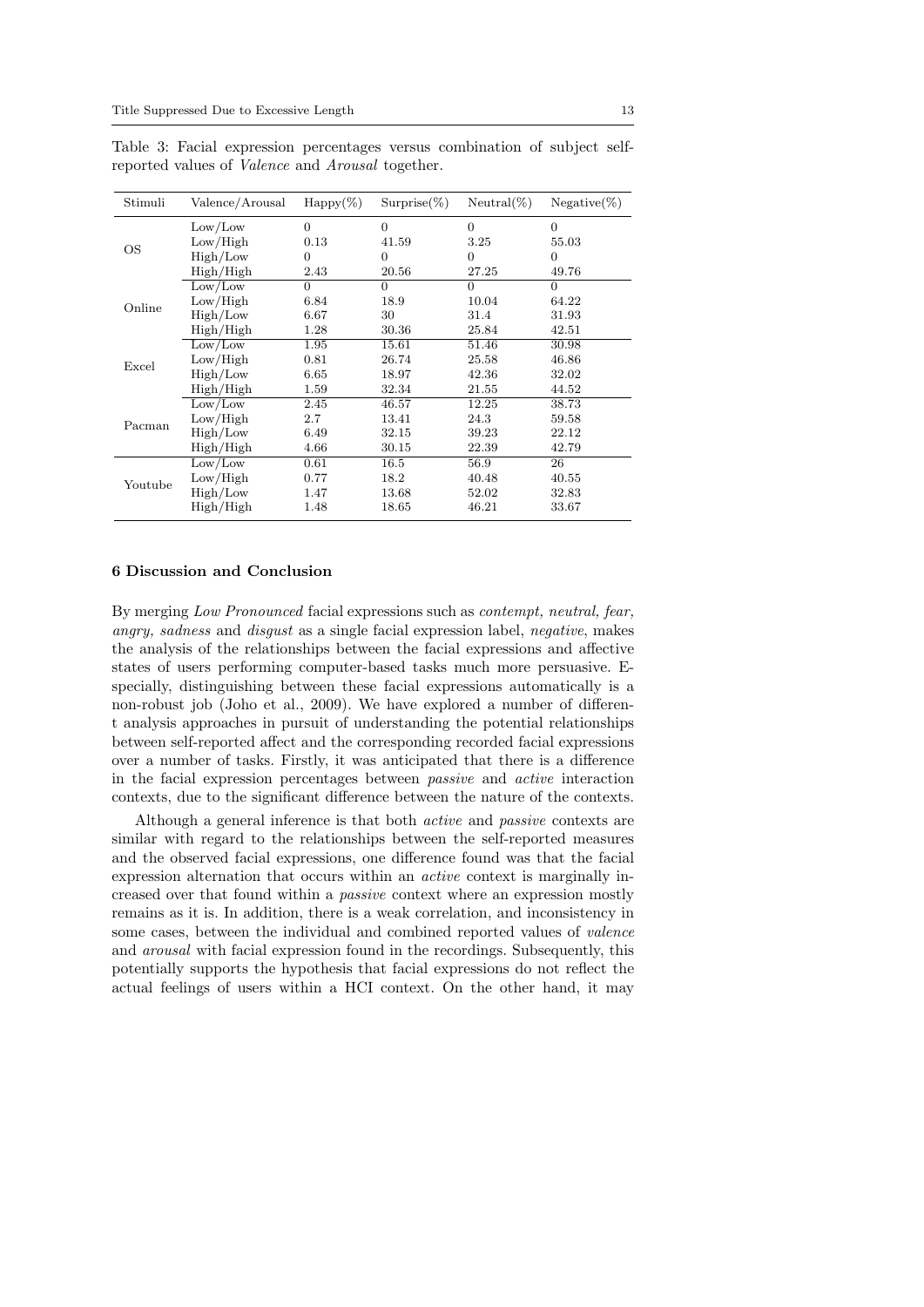potentially indicate the fact that when participants attempted to assess and self-report their actual feelings, they were unable to accurately distinguish and report on different emotions and feelings. This point of view certainly agrees with the argument given in (Picard, 2003) that humans often do not know how to articulate their actual feelings and affective states due to ambiguity and mixed mental activities. In addition to the significant differences in valence and arousal values that were reported for the various tasks, simultaneously the same facial expressions were still portrayed.

Moreover, the results presented reveal that the accuracy of automatically detecting affective states using facial expression analysis, particularly within a HCI context, is not comparable to the accuracy achieved by facial expression analysis when acted and performed deliberately as commonly found in most work within the Affective Computing literature. Consequently, this could be due to the nature of the relationship between humans and computers. Ultimately, humans do not (currently) exchange emotions and feelings with machines in the same manner as they do when interacting with each other.

For these reasons, researchers look to other technologies for the purpose of detecting human emotions and states (Jaimes and Sebe, 2007). Some of these technologies have very good recognition accuracy rates for certain states such as stress, which can be reflected through physiological responses such as heart rate and blood pulse volume, though they could be obtrusive and too noisy to be employed for generic HCI purposes. Additionally, some of the technologies may produce an extra effect on the users and cause additional feelings for humans, rather than detecting actual feelings they are attempting to measure (Hernandez et al., 2014). Therefore, HCI approaches and designs begin, especially within the last decade, to shift the focus from the behaviours and procedures of user experience, towards psychology and sociology concepts, which take into account human factors, emotions, cognitive aspects and individuals behaviours (Harper et al., 2008).

The work presented in this paper comprises deploying an approach for user modelling and affective state detection via facial expression analysis within HCI context. Employing a hierarchical ensemble model, the classification decision is decomposed into smaller micro-decisions that are individually made by specialised binary classifiers, thereby facilitating higher accuracy of the overall model. In addition, a data collection study, along with its corresponding findings from data analysis were discussed. The same analysis approach was also applied to data from another published dataset, namely DEAP dataset. Subsequently, from analysing video frames collected within different applications, it is concluded that facial expressions cannot precisely reveal the actual feelings of users. Experiments presented in this paper examined automatic affect recognition during common computer usage with results suggesting that facial expressions doubtfully indicate the actual feelings of users during interactions with computers. Consequently, work is needed to determine much more appropriate and effective techniques that reason upon users' experiences during interaction with computers in order to facilitate the generation of intelligent and adaptive systems. While the work presented within this paper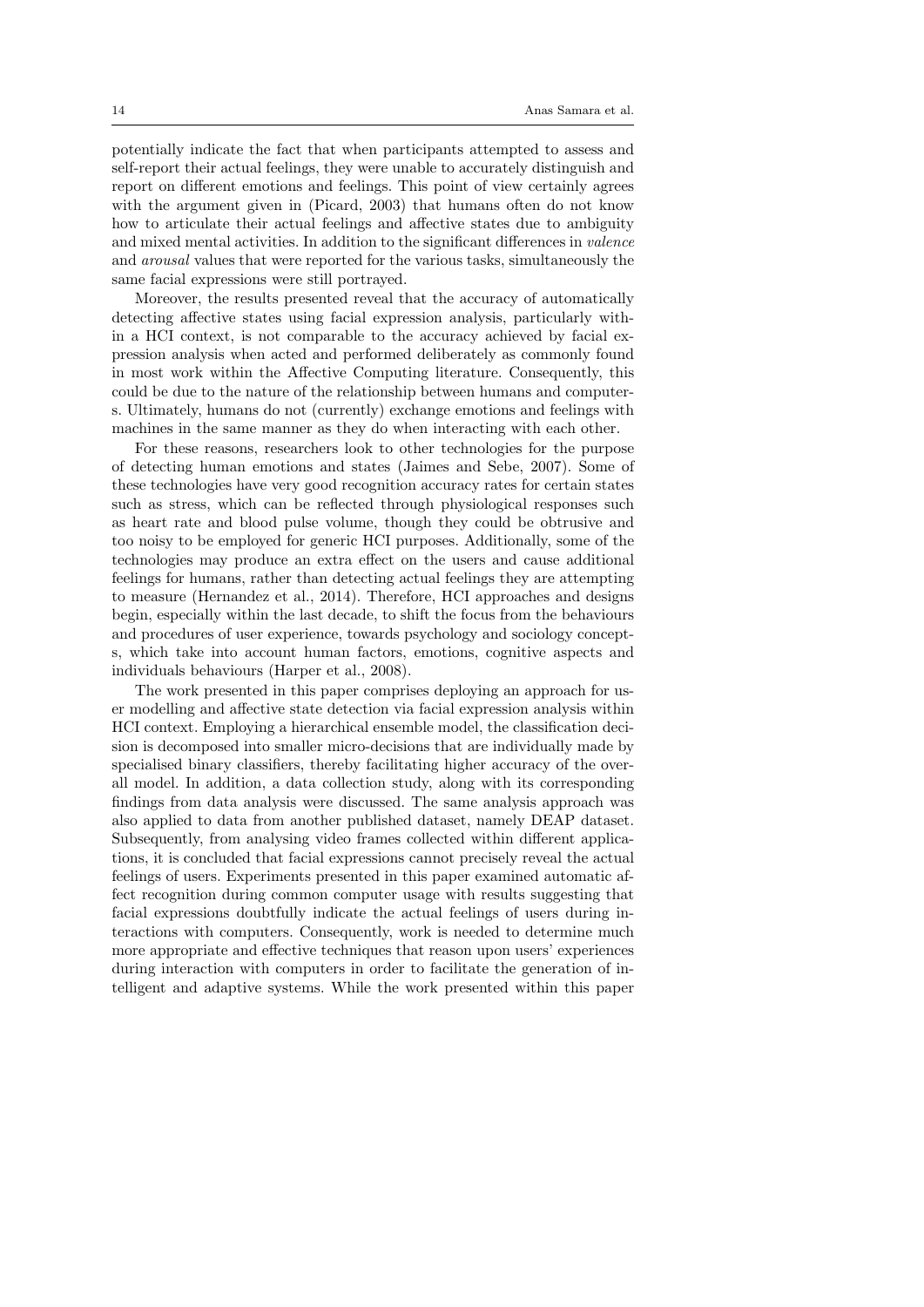investigates facial expression variation across different user interaction tasks, future work could undertake more in-depth experimentation and analysis of related cognitive load.

Although a lot of attention is paid towards deploying facial expression analysis in Affective Computing, the challenges encountered in these endeavours may not only be in terms of technical issues. On the contrary, one potential and significant challenge that may need to be addressed, for example, might be in humans' perception of computers; the perception that the computer is a machine that is a task oriented tool, which is inexpert to reason upon human feelings with the same intellect as that of another human. Thereupon, work is progressing in different directions within various disciplines to reinforce the link between the human and the computer.

Acknowledgements The authors gratefully acknowledge the Vice Chancellor's Research Scholarships of Ulster University for the generous financial support of the research project. As well as, we would like to thank The Health Informatics Society of Ireland for HISI Research Bursary Award given to support the current research. Additionally, we thank all the participants who accepted to take part in this study, their contribution is appreciated.

#### References

- David W Aha. Generalizing from case studies: A case study. In *Proc. of the* 9th International Conference on Machine Learning, pages 1–10, 1992.
- A Asthana, S Zafeiriou, S Cheng, and M Pantic. Incremental face alignment in the wild. 2014.
- Thomas Beauvisage. Computer usage in daily life. 2009.
- Margaret M Bradley and Peter J Lang. Measuring emotion: the self-assessment manikin and the semantic differential. 1994.
- Chang and Lin. LIBSVM A Library for Support Vector Machines, 2001. URL http://www.csie.ntu.edu.tw/%5C cjlin/libsvm/.
- C Corneanu, M Simon, J. Cohn, and S Guerrero. Survey on RGB, 3D, Thermal, and Multimodal Approaches for Facial Expression Recognition. 2016.
- J. T. Coull. Neural correlates of attention and arousal: Insights from electrophysiology, functional neuroimaging and psychopharmacology, 1998.
- Z Duric, W D Gray, R Heishman, A Rosenfeld, M J Schoelles, C Schunn, and H Wechsler. Integrating perceptual and cognitive modeling for adaptive and intelligent human-computer interaction. 2002.
- P Ekman, WV Friesen, and JC Hager. Facial action coding system: The manual on cd-rom. instructors guide. 2002.
- Yasser EL-Manzalawy. WLSVM, 2005. URL http://www.cs.iastate.edu/%5C yasser/wlsvm/.
- Nico H Frijda. The Emotions. Cambridge University Press, 1986.
- Edited Richard Harper, Tom Rodden, Yvonne Rogers, Abigail Sellen, Being Human, et al. Human-computer interaction in the year 2020. 2008.
- J Hernandez, P Paredes, A Roseway, and M Czerwinski. Under pressure: sensing stress of computer users. 2014.